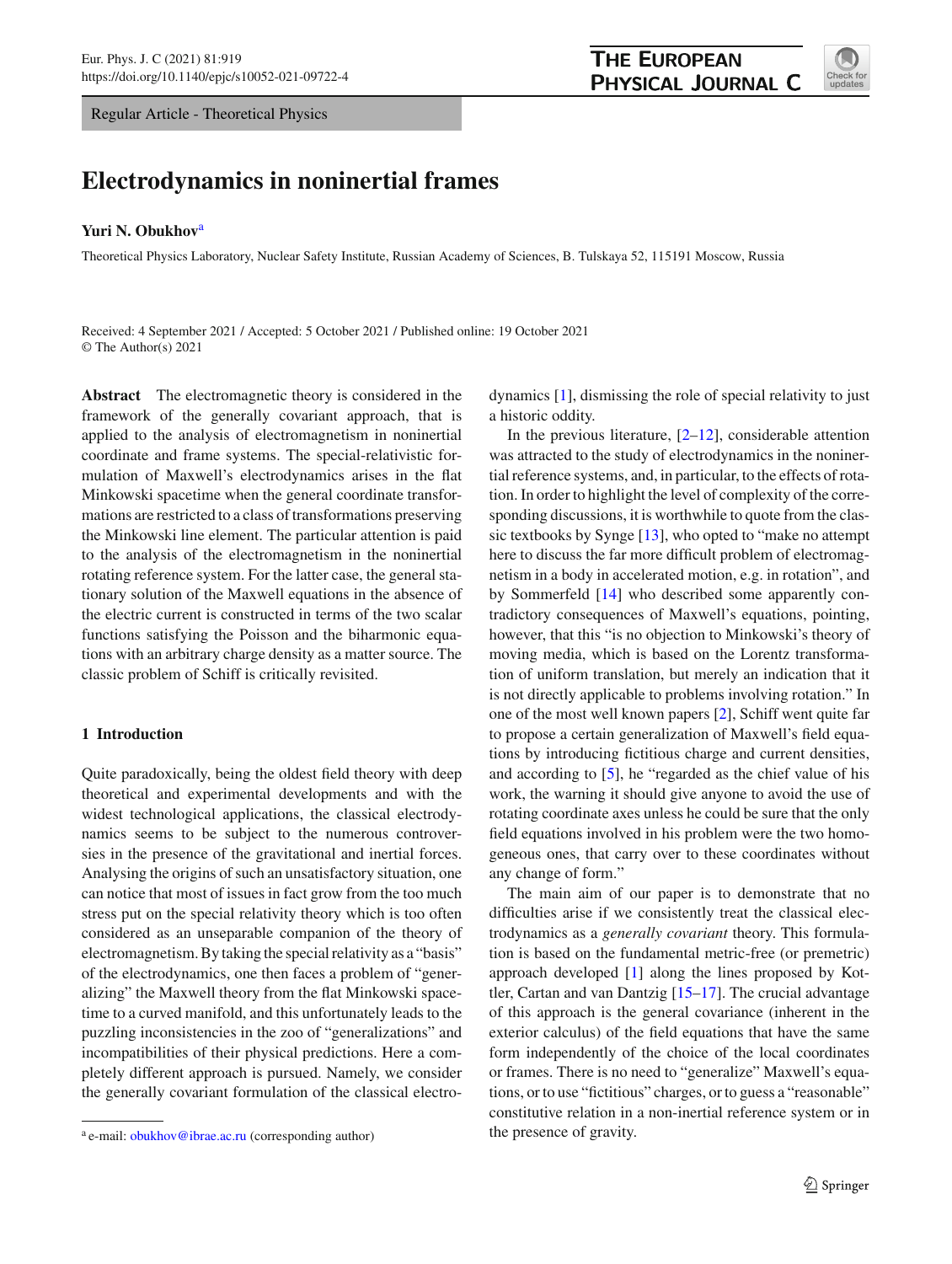Another aim of this paper is to clarify the definition of the electric and magnetic fields and excitations. The fundamental objects are the Maxwell 2-form of the electromagnetic field strength *F* and the 2-form of the electromagnetic excitation *H*. With an account of the  $(1 + 3)$  decomposition of the spacetime manifold *M*, we introduce the local coordinates  $x^i$ ,  $i = 0, 1, 2, 3$ , which makes it possible to split *F* into the electric and magnetic fields  $E$ ,  $B$ , and similarly, to split *H* into the electric and magnetic excitations *D*, *H*. The terminology goes back to Mie [\[19](#page-9-8)] and Sommerfeld [\[14](#page-9-4)]. It is important to stress, however, that the local coordinates are mathematical parameters which label the points of the spacetime manifold *M*, and therefore *E*, *B* and *D*, *H* do not have a direct physical meaning. In order to make measurements, an observer brings in an additional structure on *M* by introducing the orthonormal coframe field  $\vartheta^{\alpha}$  together with the dual frame field  $e_{\alpha}$ . This gives rise to the split of Maxwell's 2-form *F* into the *physical* electric and magnetic fields  $\mathfrak{E}, \mathfrak{B}$  and to the similar split of the 2-form *H* into the *physical* electric and magnetic excitations  $\mathfrak{D}, \mathfrak{H}$ . In the flat spacetime and inertial reference system, an observer can choose the Cartesian holonomic coframe, and then the coordinate field coincides with the physical one:  $E = \mathfrak{E}$ , etc. However, in a non-inertial reference system and in the presence of gravity one should carefully distinguish coordinate and physical fields.

The structure of the paper is as follows. In Sect. [2,](#page-1-0) the generally covariant formulation of the classical electrodynamics is given, and we demonstrate in Sect. [3](#page-3-0) how the special relativistic formulation is recovered in flat spacetime for inertial reference frames. Electromagnetism on arbitrary curved manifolds is discussed in Sect. [4,](#page-4-0) with the main focus on the clarification of the constitutive relations. The general formalism is then applied in Sect. [5](#page-5-0) to Maxwell's electrodynamics in the noninertial rotating reference system. In the absence of the electric current, the general stationary solution of the Maxwell equations is described in terms of the two scalar functions satisfying the Poisson and the biharmonic equations with an arbitrary charge density as a matter source. The two particular charge distributions of the rotating uniformly charged spherical shell and the pair of rotating concentric charged spheres (spherical capacitor) are studied in full detail, revisiting the classic problem of Schiff [\[2\]](#page-9-1). Technical details of using the Green function method are presented in Appendix A. Finally, the results obtained are summarized in Sect. [6.](#page-8-0)

Our basic conventions and notations are the same as in Refs. [\[1,](#page-9-0)[18\]](#page-9-9). In particular, the world indices are labeled by Latin letters  $i, j, k, \ldots = 0, 1, 2, 3$  (for example, the local spacetime coordinates  $x^i$  and the holonomic coframe  $dx^{i}$ ), whereas we reserve Greek letters for tetrad indices,  $\alpha, \beta, \ldots = 0, 1, 2, 3$  (e.g., the anholonomic coframe  $\vartheta^{\alpha}$ ). In order to distinguish separate tetrad indices we put hats over them. Finally, spatial indices are denoted by Latin letters from the beginning of the alphabet,  $a, b, c, \ldots$ 1, 2, 3. The metric of the Minkowski spacetime reads  $g_{\alpha\beta} =$  $diag(c^2, -1, -1, -1)$ , and the totally antisymmetric Levi-Civita tensor  $\eta_{\alpha\beta\mu\nu}$  has the only nontrivial component  $\eta_{\hat{0}\hat{1}\hat{2}\hat{3}} = c$ , so that  $\eta_{\hat{0}abc} = c\epsilon_{abc}$  with the three-dimensional Levi-Civita tensor  $\epsilon_{abc}$ . The spatial components of the tensor objects are raised and lowered with the help of the Euclidean 3-dimensional metric  $\delta_{ab}$ . We use the standard symbols ∧ and  $*$  for the exterior product and the Hodge duality operator, respectively.

#### <span id="page-1-0"></span>**2 Maxwell electrodynamics: general framework**

The generally covariant formulation of the classical electrodynamics, which is valid on an arbitrary manifold *M* for all coordinates and reference frames, is summarised in the system  $[1]$ :

<span id="page-1-1"></span>
$$
dF = 0,\t\t(1)
$$

 $dH = J$ , (2)

$$
H = H(F),\tag{3}
$$

which encompasses the homogeneous [\(1\)](#page-1-1) and inhomogeneous [\(2\)](#page-1-1) Maxwell equations and the constitutive relation [\(3\)](#page-1-1) between the electromagnetic field strength 2-form *F* and the 2-form *H* of the electromagnetic excitation. The current 3-form *J* describes the distribution of the electric charges and currents which are the sources of the electromagnetic field. The current is obviously conserved,  $dJ = 0$ .

## 2.1 Electric and magnetic fields, and homogeneous Maxwell equation

Introducing the local spacetime coordinates  $x^i = (t, x^a)$  on *M*, one can decompose the electromagnetic field strength 2-form  $F = \frac{1}{2}F_{ij}dx^{i} \wedge dx^{j}$  into the electric and magnetic fields

$$
E \quad \text{and} \quad B. \tag{4}
$$

<span id="page-1-3"></span>The components  $E_a$  and  $B^a$  are constructed from the Maxwell tensor  $F_{ij}$  as

$$
E_a = F_{a0}, \quad B^1 = F_{23}, \quad B^2 = F_{31}, \quad B^3 = F_{12}, \tag{5}
$$

and so the electromagnetic field strength 2-form reads

<span id="page-1-2"></span>
$$
F = -dt \wedge E_d dx^a + B^1 dx^2 \wedge dx^3
$$
  
+ 
$$
B^2 dx^3 \wedge dx^1 + B^3 dx^1 \wedge dx^2.
$$
 (6)

It is important to note that the local spacetime coordinates  $x^{i} = (t, x^{a})$  are absolutely arbitrary – not necessarily the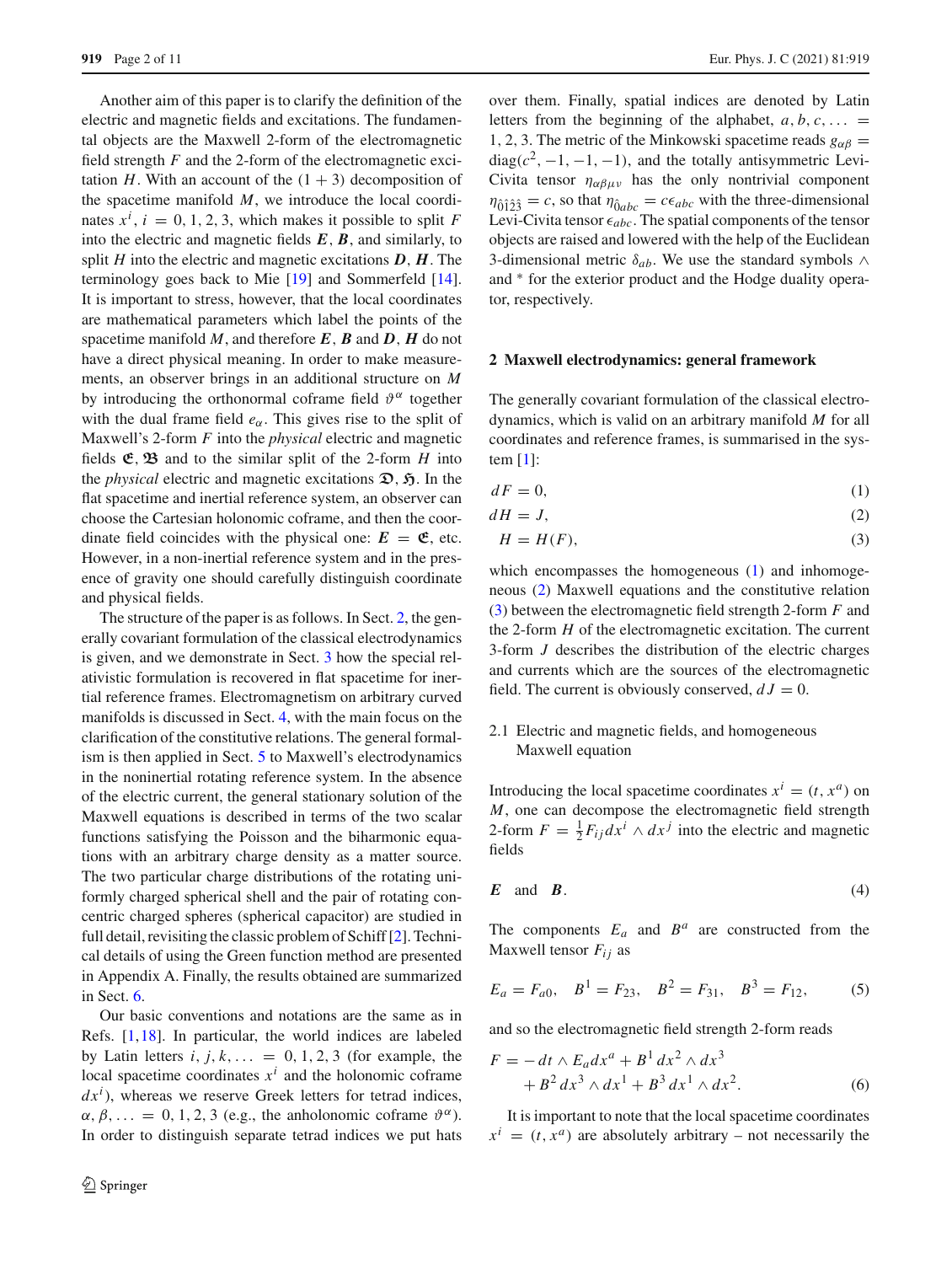Cartesian ones. If we change the local coordinates

$$
x^{i} \longrightarrow x^{i} = x^{i}(x^{\prime j}) \qquad \begin{cases} t = t(t^{\prime}, x^{\prime a}) \\ x^{a} = x^{a}(t^{\prime}, x^{\prime b}) \end{cases} , \tag{7}
$$

the electric and magnetic fields transform into

<span id="page-2-8"></span>
$$
E'_{a} = L^{b}{}_{a}E_{b} - P_{ab}B^{b},
$$
  
\n
$$
B'^{a} = -Q^{ab}E_{b} + M^{a}{}_{b}B^{b},
$$
\n(8)

where the transformation matrices read

<span id="page-2-3"></span>
$$
L^b{}_a = \frac{\partial x^b}{\partial x'^a} \frac{\partial t}{\partial t'} - \frac{\partial x^b}{\partial t'} \frac{\partial t}{\partial x'^a}, \quad P_{ab} = \epsilon_{bcd} \frac{\partial x^c}{\partial t'} \frac{\partial x^d}{\partial x'^a}, \quad (10)
$$

$$
Q^{ab} = \epsilon^{acd} \frac{\partial t}{\partial x'^c} \frac{\partial x^b}{\partial x'^d}, \quad M^a{}_b = \left(\det \frac{\partial x^c}{\partial x'^d}\right) \frac{\partial x'^a}{\partial x^b}.
$$
 (11)

As we see, for a *general coordinate transformation* [\(7\)](#page-2-0), the components of electric and magnetic fields are mixed up. In a special case of a *pure spatial* transformation,

$$
t = t', \quad x^a = x^a(x^{b}), \tag{12}
$$

the above formulas reduce to

<span id="page-2-1"></span>
$$
E'_a = \frac{\partial x^b}{\partial x'^a} E_b,\tag{13}
$$

$$
B^{\prime a} = \left(\det \frac{\partial x^c}{\partial x^{\prime d}}\right) \frac{\partial x^{\prime a}}{\partial x^b} B^b. \tag{14}
$$

In other words, the electric and magnetic fields transform contragradiently, and from the 3-dimensional point of view, *E* is a 3-covector, whereas *B* is a 3-vector. This explains the different position of indices  $E_a$  vs.  $B^a$ . Moreover, according to [\(14\)](#page-2-1), the magnetic field is a vector *density* and not a true vector.

<span id="page-2-6"></span>It is straightforward to recast the homogeneous Maxwell equation into an equivalent form for 3-component variables. Substituting  $(6)$  into  $(1)$ , we get

$$
\nabla \times \mathbf{E} + \dot{\mathbf{B}} = 0, \quad \nabla \cdot \mathbf{B} = 0.
$$
 (15)

Here the dot denotes the time derivative,  $\dot{\theta}_t$ , and the differential nabla operator has the usual form  $\nabla = {\partial_a}$ . Notice, however, that the curl operator "**∇**×" maps a 3-covector into a 3-vector density:

$$
(\nabla \times \mathbf{E})^1 = \partial_2 E_3 - \partial_3 E_2,
$$
  
\n
$$
(\nabla \times \mathbf{E})^2 = \partial_3 E_1 - \partial_1 E_3,
$$
  
\n
$$
(\nabla \times \mathbf{E})^3 = \partial_1 E_2 - \partial_2 E_1.
$$
\n(16)

The homogeneous system  $(1)$  is solved identically by representing the electromagnetic field strength  $F = dA$  in terms of the electromagnetic potential 1-form

$$
A = -\Phi dt + A_a dx^a, \qquad (17)
$$

<span id="page-2-9"></span><span id="page-2-0"></span>so that we have explicitly for the electric and magnetic fields

$$
E = -\nabla \Phi - \dot{A}, \quad B = \nabla \times A. \tag{18}
$$

2.2 Electric and magnetic excitations, and inhomogeneous Maxwell equation

In a similar way, we decompose the 2-form  $H = \frac{1}{2} H_{ij} dx^i \wedge$  $dx^{j}$  and construct the electric and magnetic excitations,

$$
D \quad \text{and} \quad H, \tag{19}
$$

<span id="page-2-7"></span>from the components of the excitation tensor  $H_{ij}$ :

$$
H_a = H_{0a}, \quad D^1 = H_{23}, \quad D^2 = H_{31}, \quad D^3 = H_{12}.\tag{20}
$$

<span id="page-2-2"></span>The excitation 2-form then reads

<span id="page-2-4"></span>
$$
H = dt \wedge H_a dx^a + D^1 dx^2 \wedge dx^3
$$
  
+ 
$$
D^2 dx^3 \wedge dx^1 + D^3 dx^1 \wedge dx^2.
$$
 (21)

Under the change of the spacetime coordinates [\(7\)](#page-2-0), we find the transformation law

<span id="page-2-10"></span>
$$
H'_a = L^b{}_a H_b + P_{ab} D^b,\tag{22}
$$

$$
D^{\prime a} = Q^{ab} H_b + M^a{}_b D^b. \tag{23}
$$

Accordingly, we conclude that *H* is a 3-covector, whereas *D* is a 3-vector density with respect to the spatial transformations [\(12\)](#page-2-2).

Finally, we introduce the electric current density *J* and electric charge density  $\rho$  by identifying the components of the current 3-form  $J = \frac{1}{6} J_{ijk} dx^i \wedge dx^j \wedge dx^k$ :

$$
J^1 = -J_{023}
$$
,  $J^2 = -J_{031}$ ,  $J^3 = -J_{012}$ ,  $\rho = J_{123}$ , (24)

thereby recasting the current 3-form into

<span id="page-2-5"></span>
$$
J = \rho \, dx^1 \wedge dx^2 \wedge dx^3 - dt \wedge (J^1 dx^2 \wedge dx^3 + J^2 dx^3 \wedge dx^1 + J^3 dx^1 \wedge dx^2).
$$
 (25)

It is straightforward to derive the corresponding transformation law

<span id="page-2-11"></span>
$$
\rho' = \left(\det \frac{\partial x^i}{\partial x'^j}\right) \left[\frac{\partial t'}{\partial t}\rho + \frac{\partial t'}{\partial x^b}J^b\right],\tag{26}
$$

$$
J'^a = \left(\det \frac{\partial x^i}{\partial x'^j}\right) \left[\frac{\partial x'^a}{\partial t} \rho + \frac{\partial x'^a}{\partial x^b} J^b\right].\tag{27}
$$

Note that here we have the determinant of the  $4 \times 4$  Jacobi matrix  $\frac{\partial x^i}{\partial x'^j}$  of the spacetime coordinate transformation, whereas in  $(11)$  and  $(14)$  we have the determinant of the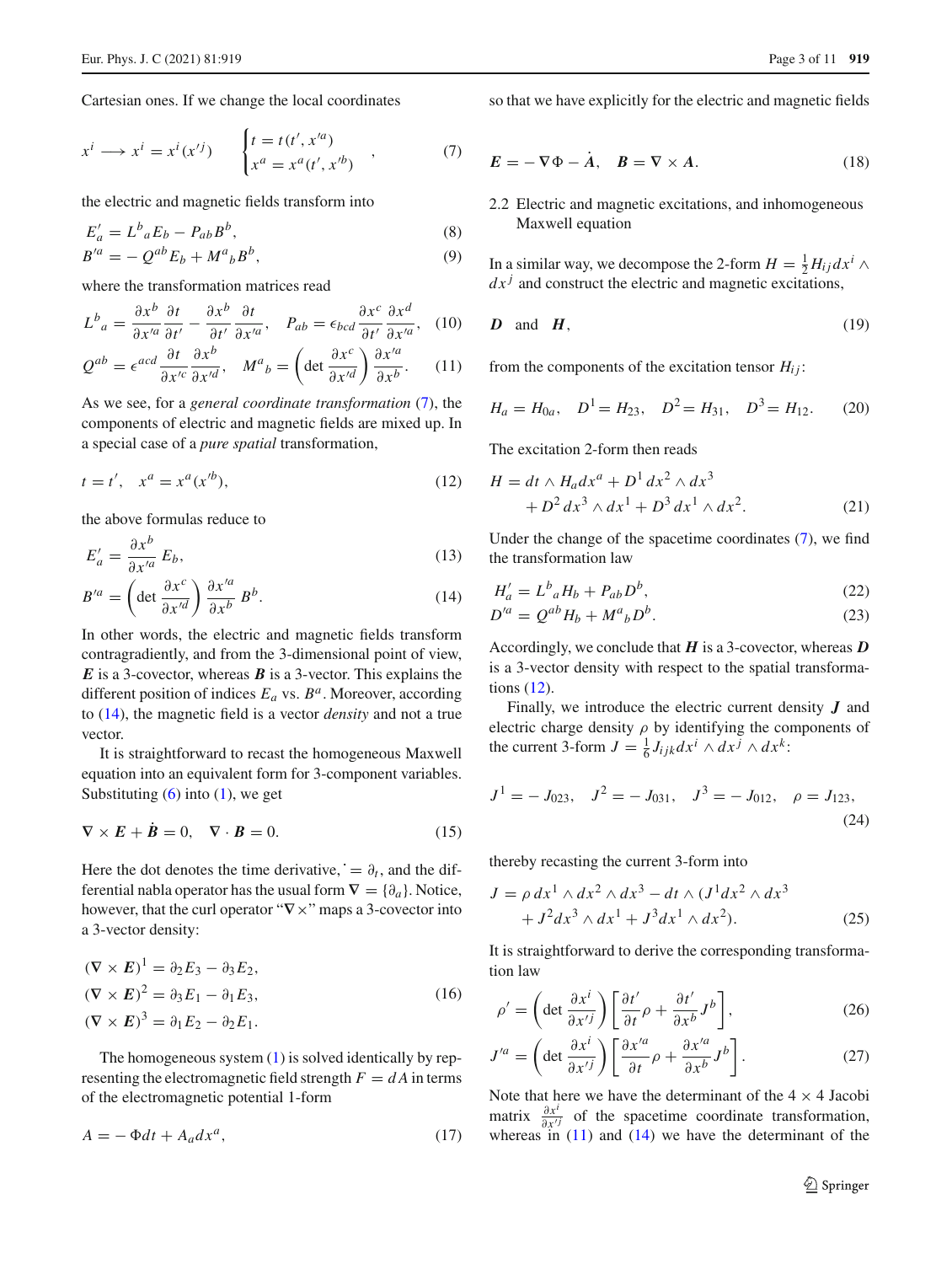<sup>3</sup>×3 Jacobi matrix <sup>∂</sup>*x<sup>c</sup>* <sup>∂</sup>*x<sup>d</sup>* of the spatial transformation. Under the pure spatial transformation  $(12)$  we find

$$
\rho' = \left(\det \frac{\partial x^c}{\partial x'^d}\right)\rho,\tag{28}
$$

$$
J'^a = \left(\det \frac{\partial x^c}{\partial x'^d}\right) \frac{\partial x'^a}{\partial x^b} J^b,\tag{29}
$$

which shows that  $\rho$  is a 3-scalar density, whereas  $\bm{J}$  is a 3vector density.

Substituting  $(21)$  and  $(25)$  into  $(2)$ , we recast the inhomogeneous Maxwell equation into

$$
\nabla \times \mathbf{H} - \mathbf{D} = \mathbf{J}, \quad \nabla \cdot \mathbf{D} = \rho. \tag{30}
$$

## 2.3 Constitutive relation

To make the theory predictive, the system  $(1)-(2)$  $(1)-(2)$  $(1)-(2)$  should be supplemented by the constitutive relation [\(3\)](#page-1-1) between the excitation *H* and the field strength *F*.

The constitutive relation depends on the dynamical contents of the theory, and, in general, it can be nonlinear and even nonlocal. In the Maxwell-Lorentz electrodynamics, the constitutive relation in vacuum (i.e., in the absence of polarizable and magnetizable matter) is linear and local:

$$
H = \lambda_0 \, {}^*F, \quad \lambda_0 = \sqrt{\frac{\varepsilon_0}{\mu_0}}. \tag{31}
$$

Here  $\varepsilon_0$  and  $\mu_0$  are the electric and magnetic constants of the vacuum, and the star ∗ denotes the Hodge duality operator determined by the spacetime metric.

Maxwell equations  $(15)$  and  $(30)$  are generally covariant and are valid always in all coordinates and reference systems. Moreover, the spacetime geometry and the metric is not specified. The geometrical structure of spacetime enters only the *constitutive law* that relates the field strength *F* and the excitation  $H$ . We will give an explicit form of the relation  $(31)$ in the next Sect. [4,](#page-4-0) where an arbitrary metric is described.

#### 2.4 Physical fields

On an arbitrary curved spacetime manifold *M*, the local coordinates  $x^i$  do not have any physical meaning, and accordingly, the electric and magnetic fields *E*, *B* and excitations *D*, *H* are not directly observable variables. In order to make electromagnetic measurements, one needs a physical observer who is in general moving in an arbitrary, mostly non-inertial, way. Leaving the details aside (an interested reader can learn the subject from  $[1,20]$  $[1,20]$  $[1,20]$ , and the references therein), for our current study it is sufficient to know that an observer brings into the generally covariant electromagnetic theory an additional geometrical structure: the coframe (or tetrad)  $\vartheta^{\alpha} = e_i^{\alpha} dx^i$  together with the dual frame  $e_{\alpha} = e_{\alpha}^i \partial_i$ field. Here  $e^i_\alpha$  is an inverse  $4 \times 4$  matrix to  $e_i^\alpha$ .

To deal with the physical fields, one should now expand the electromagnetic field strength and the excitation 2-forms  $F = \frac{1}{2} F_{\alpha\beta} \vartheta^{\alpha} \wedge \vartheta^{\beta}$  and  $H = \frac{1}{2} H_{\alpha\beta} \vartheta^{\alpha} \wedge \vartheta^{\beta}$  with respect to the anholonomic frame. Explicitly, we have

<span id="page-3-3"></span>
$$
F_{\alpha\beta} = e^i_{\alpha} e^j_{\beta} F_{ij}, \quad H_{\alpha\beta} = e^i_{\alpha} e^j_{\beta} H_{ij}.
$$
 (32)

<span id="page-3-1"></span>Following [\(5\)](#page-1-3) and [\(20\)](#page-2-7), we introduce the decomposition of *F* and *H* into the electric and magnetic fields **E**, **B** and excitations  $\mathfrak{D}, \mathfrak{H}$  by means of identifications:

$$
\mathfrak{E}_a = F_{\widehat{a}\widehat{0}}, \quad \mathfrak{B}^1 = F_{\widehat{2}\widehat{3}}, \quad \mathfrak{B}^2 = F_{\widehat{3}\widehat{1}}, \quad \mathfrak{B}^3 = F_{\widehat{1}\widehat{2}}, \tag{33}
$$

$$
\mathfrak{H}_a = H_{\widehat{0}a}, \quad \mathfrak{D}^1 = H_{\widehat{23}}, \quad \mathfrak{D}^2 = H_{\widehat{31}}, \quad \mathfrak{D}^3 = H_{\widehat{12}}.\tag{34}
$$

The hats over indices denote the anholonomic (frame) components.

The relation [\(32\)](#page-3-3) between the physical fields (anholonomic objects) and the coordinate fields (holonomic objects) in the explicit 3-dimensional form then reads

<span id="page-3-6"></span>
$$
\mathfrak{E}_a = \mathcal{L}^b{}_a E_b - \mathcal{P}_{ab} B^b, \quad \mathfrak{B}^a = -\mathcal{Q}^{ab} E_b + \mathcal{M}^a{}_b B^b, \tag{35}
$$
  

$$
\mathfrak{H}_a = \mathcal{L}^b{}_a H_b + \mathcal{P}_{ab} D^b, \quad \mathfrak{D}^a = \mathcal{Q}^{ab} H_b + \mathcal{M}^a{}_b D^b, \tag{36}
$$

<span id="page-3-2"></span>where we have the transformation matrices

<span id="page-3-7"></span>
$$
\mathcal{L}^{b}{}_{a} = e_{0}^{0} e_{a}^{b} - e_{a}^{0} e_{0}^{b}, \quad \mathcal{P}_{ab} = e_{0}^{c} e_{a}^{d} \epsilon_{bcd}, \tag{37}
$$

$$
\mathcal{Q}^{ab} = e^0_c e^b_{\hat{d}} \epsilon^{acd} , \quad \mathcal{M}^a{}_b = \frac{1}{2} \epsilon^{acd} \epsilon_{bef} e^e_{\hat{c}} e^f_{\hat{d}} . \tag{38}
$$

## <span id="page-3-0"></span>**3 Flat space and inertial frames: back to Lorentz**

<span id="page-3-5"></span>When the spacetime *M* is a flat manifold equipped with the Minkowski metric  $g_{\alpha\beta} = \text{diag}(c^2, -1, -1, -1)$ , the constitutive relation [\(31\)](#page-3-2) reduces to the well known

$$
D = \varepsilon_0 E, \quad H = \frac{1}{\mu_0} B,\tag{39}
$$

and the Maxwell equations  $(15)$  and  $(30)$  are then recast into

$$
\nabla \times \mathbf{E} + \dot{\mathbf{B}} = 0, \quad \nabla \cdot \mathbf{B} = 0,
$$
\n(40)

$$
\nabla \times \boldsymbol{B} - \frac{1}{c^2} \dot{\boldsymbol{E}} = \mu_0 \boldsymbol{J}, \quad \nabla \cdot \boldsymbol{E} = \frac{\rho}{\varepsilon_0}.
$$
 (41)

Although the whole formalism is, of course, still invariant under the general coordinate transformations [\(7\)](#page-2-0), it is natural to specialize to a restricted class of coordinate transformations which preserve the form of the Minkowski line element

<span id="page-3-4"></span>
$$
c^{2}dt^{2} - \delta_{ab}dx^{a}dx^{b} = c^{2}dt^{2} - \delta_{ab}dx'^{a}dx'^{b}.
$$
 (42)

These are, by definition, the Lorentz transformations.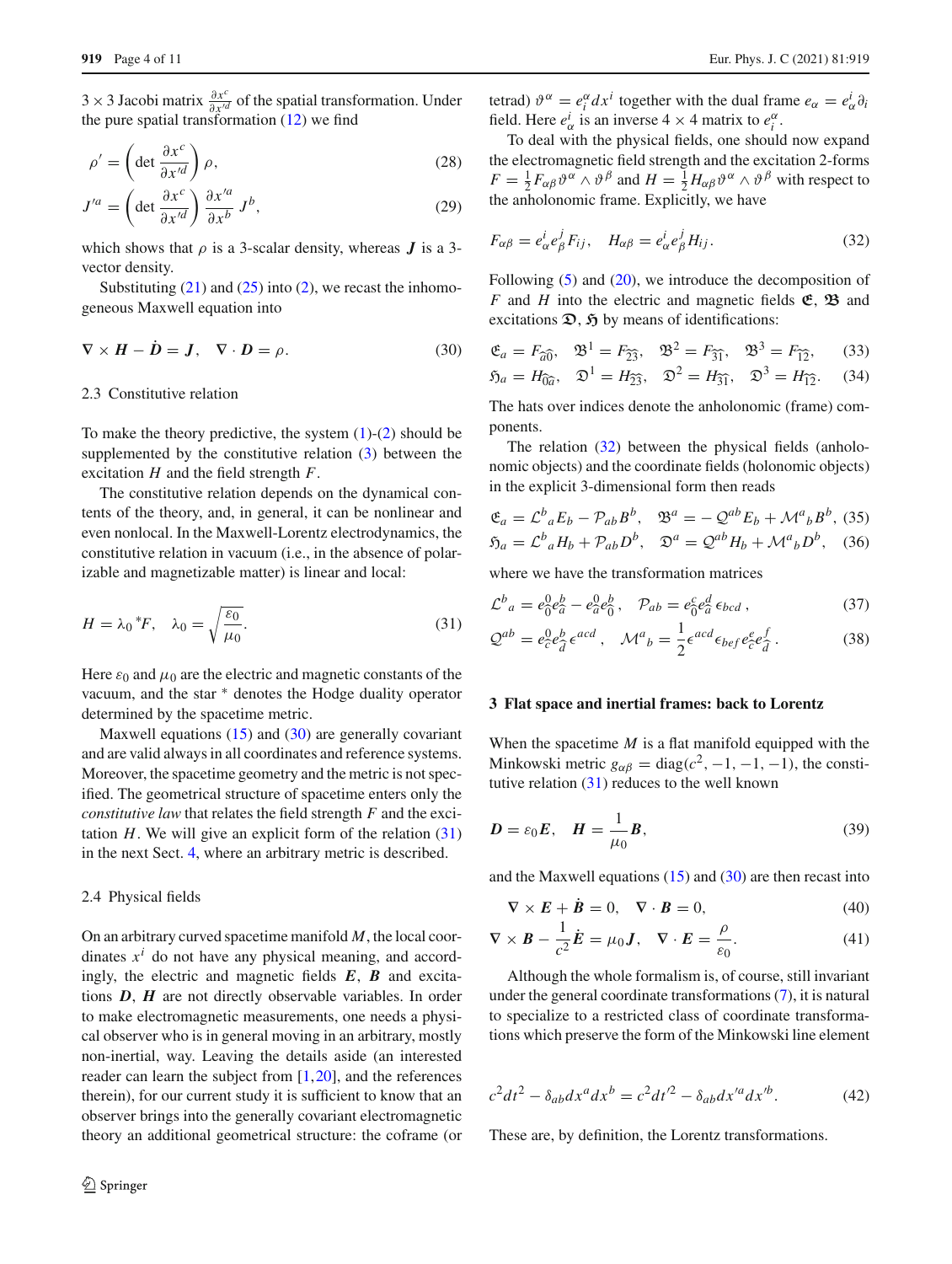<span id="page-4-1"></span>In particular, let us consider a special case of coordinate transformations [\(7\)](#page-2-0):

$$
t = \gamma t' + \gamma \frac{v_a x'^a}{c^2},
$$
  

$$
x^a = x'^a + (\gamma - 1) \frac{v^a v_b x'^b}{v^2} + \gamma v^a t'.
$$
 (43)

Here the spatial indices are raised and lowered with the help of the Euclidean 3-metric  $\delta_{ab}$ , and hence  $v^2 = \delta_{ab}v^a v^b$ . The transformation [\(43\)](#page-4-1) is commonly known as a Lorentz boost determined by the three constant parameters  $v = \{v^a\}$  which are physically interpreted as components of the relative 3 velocity of the two inertial systems. The Lorentz factor is defined as usual by

$$
\gamma = \frac{1}{\sqrt{1 - \frac{v^2}{c^2}}}.
$$
\n(44)

One can check that [\(43\)](#page-4-1) is indeed the Lorentz transformation which leaves the Minkowski line element [\(42\)](#page-3-4) invariant.

Substituting  $(43)$  into  $(10)$  and  $(11)$ , we derive

$$
L^{b}{}_{a} = M^{b}{}_{a} = \gamma \delta^{b}{}_{a} - \frac{\gamma^{2} v^{b} v_{a}}{(\gamma + 1) c^{2}},
$$
\n(45)

$$
P_{ab} = \gamma \epsilon_{abc} v^c, \qquad Q^{ab} = -\gamma \epsilon^{abc} v_c/c^2,
$$
 (46)

and therefore the general coordinate transformation [\(8\)](#page-2-8)-[\(9\)](#page-2-8) reduces to

<span id="page-4-6"></span>
$$
E' = \gamma (E + v \times B) - \frac{\gamma^2 v (v \cdot E)}{(\gamma + 1) c^2},
$$
\n(47)

$$
\boldsymbol{B}' = \gamma \left( \boldsymbol{B} - \frac{\boldsymbol{v} \times \boldsymbol{E}}{c^2} \right) - \frac{\gamma^2 \boldsymbol{v} \left( \boldsymbol{v} \cdot \boldsymbol{B} \right)}{(\gamma + 1) c^2}.
$$
 (48)

This is the usual Lorentz transformation of the electromagnetic field.

Summarising, the special relativity is indeed recovered in the flat spacetime for inertial frames. However, this also shows that it makes no sense to view the special relativity as a starting point for the discussion of the gravitational and inertial effects in electrodynamics.

## <span id="page-4-0"></span>**4 Electrodynamics on a curved spacetime**

As we already stressed, the Maxwell equations on curved manifolds always have the same form  $(15)$  and  $(30)$ , irrespectively how strong the gravitational and inertial fields are.

The influence of the gravity and inertia is encoded in the spacetime metric that enters the Maxwell-Lorentz constitutive law [\(31\)](#page-3-2). In order to clarify the structure of the latter, we need a convenient parametrization of the metric. Given the local coordinates  $x^i = (t, x^a)$  on the four-dimensional <span id="page-4-2"></span>curved manifold *M*, we write down the spacetime interval

$$
ds^{2} = V^{2}c^{2}dt^{2} - g_{ab}(dx^{a} - K^{a}cdt)(dx^{b} - K^{b}cdt).
$$
 (49)

This is the well-known Arnowitt-Deser-Misner (ADM) parametrization of the metric [\[21\]](#page-9-11). Here we assume that ten functions  $V = V(x^i)$ ,  $K^a = K^a(x^i)$ , and  $g_{ab}(x^i)$  may depend arbitrarily on the local coordinates  $t$ ,  $x^a$ .

Therefore, the metric [\(49\)](#page-4-2) describes an *arbitrary* geometry, and substituting  $(49)$  into  $(31)$  we recast the constitutive law into the set of explicit relations between the components of the electric and magnetic fields *E*, *B* and the electric and magnetic excitations *D*, *H*:

<span id="page-4-3"></span>
$$
D^{a} = \frac{\varepsilon_{0} w}{V} \underline{g}^{ab} E_{b} - \lambda_{0} \frac{w}{V} \underline{g}^{ad} \epsilon_{bcd} K^{c} B^{b}, \qquad (50)
$$

$$
H_a = \frac{1}{\mu_0 w V} \left\{ (V^2 - K^2) g_{ab} + K_a K_b \right\} B^b
$$

$$
- \lambda_0 \frac{w}{V} \epsilon_{adc} K^c \underline{g}^{db} E_b.
$$
(51)

Here  $K_a = g_{ab} K^b$ , so that  $K^2 = K_a K^a = g_{ab} K^a K^b$ ,  $g^{ab}$ is the inverse spatial metric, and  $w = \sqrt{\det g_{ab}}$ .

From the point of view of physics, gravity and inertia affect the electromagnetic field as an anisotropic inhomogeneous medium  $[22-25]$  $[22-25]$  in which the effective permittivity and permeability tensors are determined by *V* and *gab*, whereas *K<sup>a</sup>* gives rise to the effective magnetoelectric effects. Crosscheck: When  $V = 1$ ,  $g_{ab} = \delta_{ab}$  (hence,  $w = 1$ ) and  $K^a = 0$ , the constitutive relation  $(50)$  and  $(51)$  reduces to  $(39)$ .

<span id="page-4-4"></span>Turning to the anholonomic formulation, we describe the coframe  $\vartheta^{\alpha} = e_i^{\alpha} dx^i$  in the Schwinger gauge  $e_a^0 = 0$  (also  $e_{\hat{a}}^{0} = 0$ , *a* = 1, 2, 3, by the components

$$
e_i^{\hat{0}} = V \delta_i^0
$$
,  $e_i^{\hat{a}} = W^{\hat{a}}{}_b \left( \delta_i^b - cK^b \delta_i^0 \right)$ ,  $a = 1, 2, 3$ , (52)

where the 3  $\times$  3 matrix  $W^{\hat{a}}_b$  is defined as a square root of the spatial 3-dimensional metric,  $g_{ab} = \delta_{\widehat{cd}} W^{\widehat{c}}{}_a W^d{}_b$ . Accord-<br> *above we also W<sub>c</sub>* Substituting (52) into (25) ingly, we have  $w = \det W^{\widehat{c}}_d$ . Substituting [\(52\)](#page-4-4) into [\(35\)](#page-3-6)-[\(38\)](#page-3-7), we find the explicit relation between the anholonomic and holonomic fields:

<span id="page-4-5"></span>
$$
\mathfrak{E}_a = \frac{1}{V} W^b \hat{a} (E + cK \times B)_b , \qquad (53)
$$

$$
\mathbf{\mathfrak{B}}^a = \frac{1}{w} W^{\widehat{a}}{}_b \, \mathbf{B}^b \,. \tag{54}
$$

Here the 3  $\times$  3 matrix  $W^b_{\hat{a}}$  is inverse to  $W^{\hat{a}}_b$ , and the vector angles is defined by  $[A \times B]$ product is defined by  $\{A \times B\}_a = \epsilon_{abc} A^b B^c$  for any 3-vectors  $A^b$  and  $B^c$ .

It is important to notice that the constitutive relation [\(50\)](#page-4-3) and [\(51\)](#page-4-3) has a more compact and transparent form when it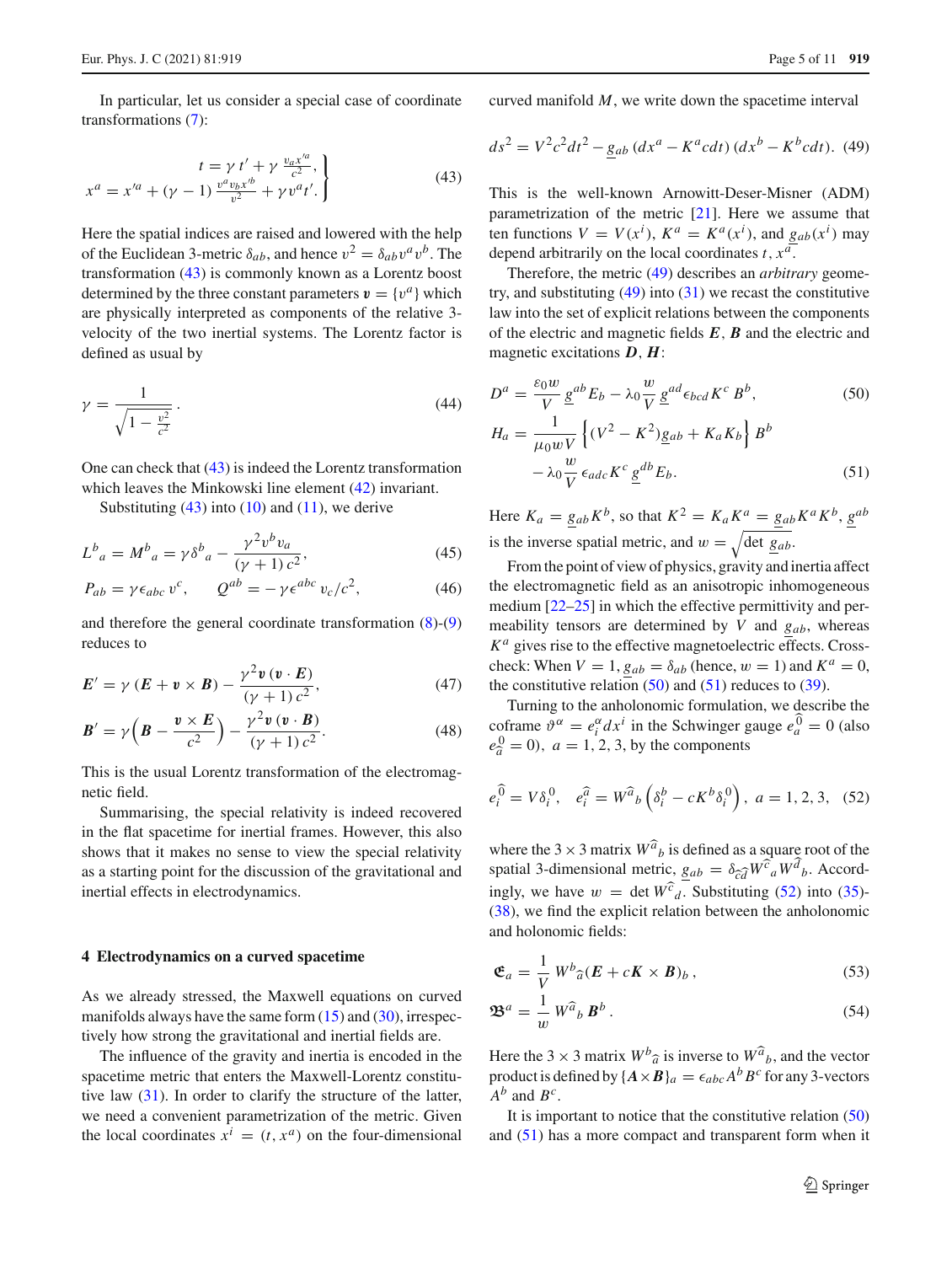is formulated in terms of the anholonomic fields:

<span id="page-5-1"></span>
$$
D^a = \varepsilon_0 w W^a_{\widehat{b}} \mathfrak{E}^b,\tag{55}
$$

$$
H_a = \frac{1}{\mu_0} V W^{\widehat{b}}{}_a \mathfrak{B}_b - \lambda_0 w \,\epsilon_{abc} \, W^b{}_{\widehat{d}} \, \mathfrak{E}^d \, K^c \,. \tag{56}
$$

# <span id="page-5-0"></span>**5 Electromagnetism in noninertial frames: effects of rotation**

We now apply the general formalism to the analysis of Maxwell's electrodynamics in noninertial reference systems, focusing on the case of rotating frames. The earlier research [\[2](#page-9-1)[–12](#page-9-2)] will be thereby critically revisited. However, before discussing specific problems, we answer the question formulated in the title of [\[5\]](#page-9-5): "Which electromagnetic equations apply in rotating coordinates?" – These are the Maxwell equations [\(15\)](#page-2-6) and [\(30\)](#page-3-1), whose form does not depend on the choice of coordinates.

The construction of the proper reference frames and local coordinates for a noninertial observer moving in the Minkowski spacetime with nontrivial acceleration *a* and angular velocity *ω* was thoroughly discussed by Hehl and Ni [\[26](#page-10-1)]. In the absence of acceleration,  $a = 0$ , the spacetime geometry in a rotating reference system with the local coordinates  $(t, r)$  is specified by the metric  $(49)$  and the coframe  $(52)$ , where

<span id="page-5-6"></span>
$$
V = 1, \qquad W^{\widehat{a}}{}_{b} = \delta^{a}_{b}, \qquad K = -\frac{\omega \times r}{c}.
$$
 (57)

Then the constitutive relations [\(55\)](#page-5-1) and [\(56\)](#page-5-1) are reduced to

<span id="page-5-3"></span>
$$
D = \varepsilon_0 \mathfrak{E}, \qquad H = \frac{1}{\mu_0} \mathfrak{B} - \lambda_0 \mathfrak{E} \times K, \qquad (58)
$$

whereas the relations  $(53)$  and  $(54)$  are simplified to

<span id="page-5-4"></span>
$$
\mathfrak{E} = E + cK \times B, \qquad \mathfrak{B} = B. \tag{59}
$$

Let us assume that there is no electric current  $J = 0$ , and specialize to the case of stationary fields, so that all the partial derivatives with respect to the time *t* vanish:  $\dot{B} = 0$ and  $\dot{\bm{D}} = 0$ , etc. In other words, the matter source is described only by the stationary charge density  $\rho(r)$ .

Under these assumptions, we can solve the inhomogeneous Maxwell equations [\(30\)](#page-3-1) by introducing the magnetic  $\psi$  and electric  $\varphi$  potentials for the magnetic and electric excitations:

<span id="page-5-2"></span>
$$
H = \lambda_0 \nabla \psi, \qquad D = -\nabla \varphi. \tag{60}
$$

The constant factor  $\lambda_0$  is introduced for convenience from the dimensional reasons. With the help of the ansatz  $(60)$ , the first equation [\(30\)](#page-3-1) is trivially satisfied  $\nabla \times H = 0$ , while the second Maxwell equation  $(30)$  reduces to the Poisson <span id="page-5-8"></span>equation for the electric potential

$$
\Delta \varphi = -\rho. \tag{61}
$$

By combining [\(60\)](#page-5-2) and [\(58\)](#page-5-3), we derive the physical electric and magnetic fields

<span id="page-5-5"></span>
$$
\mathfrak{E} = -\frac{1}{\varepsilon_0} \nabla \varphi, \tag{62}
$$

$$
\mathfrak{B} = \frac{1}{c} \left( \nabla \psi + \mathfrak{E} \times K \right). \tag{63}
$$

<span id="page-5-7"></span>Since from [\(59\)](#page-5-4) we have  $B = \mathfrak{B}$ , then by taking a divergence of [\(63\)](#page-5-5), and using the Maxwell equation [\(15\)](#page-2-6),  $\nabla \cdot \mathbf{B} = 0$ , and noticing that  $\nabla \times \mathfrak{E} = 0$  in view of [\(62\)](#page-5-5), we derive

$$
\Delta \psi - \mathfrak{E} \cdot (\nabla \times \mathbf{K}) = 0. \tag{64}
$$

<span id="page-5-12"></span>By making use [\(57\)](#page-5-6), we find  $\nabla \times K = -2\omega/c$ , and thus finally [\(64\)](#page-5-7) is recast into a Poisson equation for the magnetic potential

$$
\Delta \psi = -\frac{2\mathfrak{E} \cdot \omega}{c}.\tag{65}
$$

<span id="page-5-11"></span>The solution is straightforwardly constructed with the help of an ansatz

$$
\psi = \frac{2}{\varepsilon_0 c} \,\omega \cdot \nabla \Psi,\tag{66}
$$

<span id="page-5-9"></span>where the new potential  $\Psi$  satisfies the biharmonic equation

$$
\Delta^2 \Psi = -\rho. \tag{67}
$$

We thus have a complete set of Eqs.  $(61)$ – $(67)$ , that determines the physical fields: For any distribution of the charges  $\rho(r)$  we just need to solve the inhomogeneous Eqs. [\(61\)](#page-5-8) and [\(67\)](#page-5-9). The most convenient way is to use Green's function method [\[27](#page-10-2)[,28](#page-10-3)] which yields the general result (assuming that fields are vanishing at a spatial infinity):

<span id="page-5-10"></span>
$$
\varphi(\mathbf{r}) = \int d^3 \mathbf{r}' \, G_{\Delta}(\mathbf{r}, \mathbf{r}') \, \rho(\mathbf{r}'), \tag{68}
$$

$$
\Psi(\mathbf{r}) = \int d^3 \mathbf{r}' G_{\Delta^2}(\mathbf{r}, \mathbf{r}') \rho(\mathbf{r}'), \tag{69}
$$

where the Green functions read explicitly

$$
G_{\Delta}(\mathbf{r}, \mathbf{r}') = \frac{1}{4\pi |\mathbf{r} - \mathbf{r}'|}, \quad G_{\Delta^2}(\mathbf{r}, \mathbf{r}') = \frac{1}{8\pi} |\mathbf{r} - \mathbf{r}'|. \tag{70}
$$

Whereas the Green function of the usual Poisson equation [\(61\)](#page-5-8) is standard, it seems worthwhile to point readers to the reference [\[29\]](#page-10-4) for the further discussion of the lesser known Green function for the biharmonic equation [\(67\)](#page-5-9).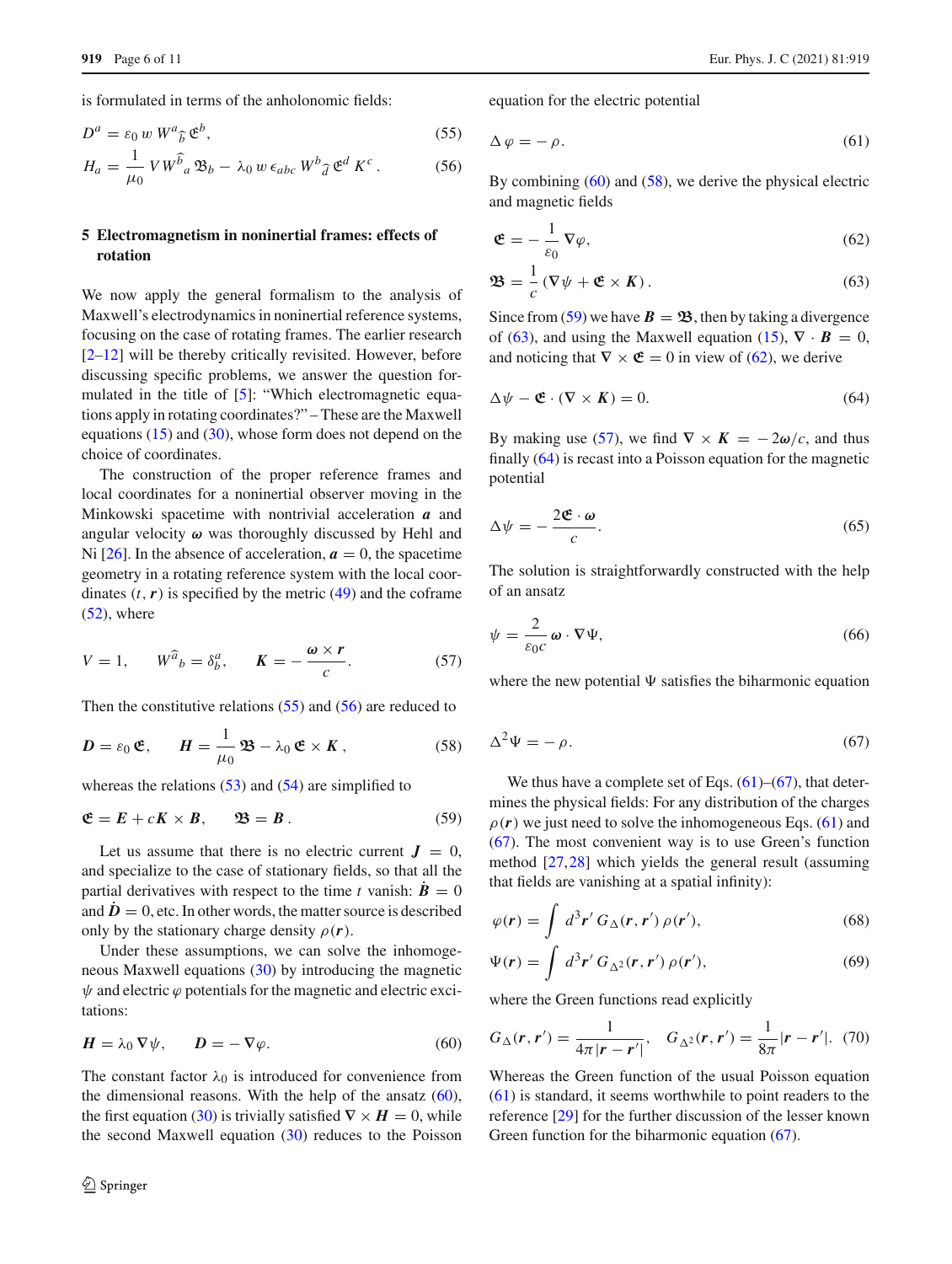#### 5.1 Rotating charged spherical shell

After reaching a complete understanding of the stationary case, and establishing the formal general solution [\(68\)](#page-5-10), [\(69\)](#page-5-10) of the problem for an arbitrary distribution of the charges  $\rho(r)$ , it is of interest to look more closely into the special cases. A physically important example is represented by a thin uniformly charged spherical shell (or a charged conducting solid sphere).

For this case, when the sphere of a radius  $r_0$  has the total charge *Q*, the source in the Poisson equation [\(61\)](#page-5-8) and in the biharmonic equation  $(67)$  is described by the charge density

$$
\rho(r) = \frac{Q}{4\pi r_0^2} \delta(r - r_0). \tag{71}
$$

Substituting this into [\(68\)](#page-5-10), for the electric potential  $\varphi$  we find [\(A.2\)](#page-9-13). Or, explicitly,

<span id="page-6-5"></span>
$$
\varphi = \frac{Q}{4\pi} \times \begin{cases} \frac{1}{r}, & r > r_0, \\ \frac{1}{r_0}, & r < r_0. \end{cases}
$$
\n(72)

This yields the electric excitation  $D = -\nabla \varphi$ , and hence the physical electric field [\(62\)](#page-5-5):

<span id="page-6-2"></span>
$$
\mathfrak{E} = \frac{1}{4\pi\varepsilon_0} \times \begin{cases} \frac{Q\,r}{r^3}, & r > r_0, \\ 0, & r < r_0. \end{cases}
$$
(73)

Analogously, substituting the charge density [\(71\)](#page-6-0) into [\(69\)](#page-5-10), for the magnetic potential  $\Psi$  we derive [\(A.3\)](#page-9-14), or explicitly

$$
\Psi = \frac{Q}{8\pi} \times \begin{cases} r + \frac{r_0^2}{3r}, & r > r_0, \\ r_0 + \frac{r^2}{3r_0}, & r < r_0. \end{cases}
$$
(74)

Then by a direct differentiation we find the magnetic potential [\(66\)](#page-5-11)

<span id="page-6-1"></span>
$$
\psi = \frac{Q \omega \cdot r}{4\pi \varepsilon_0 c} \times \begin{cases} \frac{1}{r} - \frac{r_0^2}{3r^3}, & r > r_0, \\ \frac{2}{3r_0}, & r < r_0. \end{cases}
$$
(75)

One can check that [\(75\)](#page-6-1) solves the Poisson equation [\(65\)](#page-5-12) for the right-hand side with the electric field [\(73\)](#page-6-2).

Then, by plugging  $(75)$  and  $(73)$  into  $(63)$ , we obtain the physical magnetic field:

<span id="page-6-3"></span>
$$
\mathbf{B} = \frac{\mu_0}{4\pi} \times \begin{cases} 3\frac{(\mathbf{m} \cdot r)r}{r^3} - \frac{\mathbf{m}}{r^3}, & r > r_0, \\ \frac{2\mathbf{m}}{r_0^3}, & r < r_0. \end{cases}
$$
(76)

The final result encompasses the equations [\(73\)](#page-6-2) and [\(76\)](#page-6-3) which give the physical electric and magnetic fields of a rotating charged sphere in the noninertial reference frame. While the electric field configuration has the same Coulomb form as for the nonrotating sphere, the magnetic field is described

<span id="page-6-4"></span>by the dipole configuration created by the rotation-induced magnetic moment

$$
\mathfrak{m} = \frac{Q r_0^2 \omega}{3} \,. \tag{77}
$$

It is instructive to compare this result with the magnetic field of a non-rotating uniformly magnetized solid sphere [\[30](#page-10-5)], and with the analysis of a rotating charged spherical shell as seen in the non-rotating inertial laboratory frame [\[31](#page-10-6)].

<span id="page-6-0"></span>One can make some elementary estimates. Let us consider, for example, a charged sphere which is characterized by the parameters of a physical particle, namely, by electron's charge and mass:  $Q = e$  and  $m_e$ . Then we can naturally assume that the radius is equal to the Compton length,  $r_0 = \bar{\lambda} = \hbar/m_e c$ , and the angular velocity  $\omega = m_e c^2/\hbar$ . This yields a reasonable estimate  $m = \frac{2}{3}\mu_B$  for the magnitude of the magnetic dipole moment [\(77\)](#page-6-4) which turns out to be comparable to Bohr's magneton  $\mu_B = e\hbar/2m_e$ .

On the other hand, one may wonder whether such a mechanism could be relevant to the geomagnetic field, at least on the qualitative level. The modern estimates for the magnetic moment of the Earth give the value  $7.72 \times 10^{22}$  A m<sup>2</sup>. Making use of [\(77\)](#page-6-4), with an account of  $\omega_{\oplus} = 7.29 \times 10^{-5} \text{ s}^{-1}$  and  $R_{\oplus} = 6.378 \times 10^6$  m, we find the charge  $Q \approx 2.6 \times 10^{13}$  C  $\approx$ 10<sup>32</sup> *e*. In view of the huge charge needed, this is clearly not physically feasible.

To complete the discussion, let us find the corresponding scalar and vector potentials  $(\Phi, A)$  for the coordinate electric and magnetic fields [\(18\)](#page-2-9). As a preliminary step, we notice that in the outside region,  $r > r_0$ , a direct computation yields for the vector product

<span id="page-6-6"></span>
$$
c\,\boldsymbol{K} \times \boldsymbol{B} = \frac{Q\,r_0^2}{4\pi\,\varepsilon_0\,c^2}\,\nabla\left[\frac{(\boldsymbol{\omega}\cdot\boldsymbol{r})^2 - \omega^2\,r^2}{3r^3}\right],\tag{78}
$$

whereas in a similar way we find for  $r < r_0$ :

$$
c\,\boldsymbol{K} \times \boldsymbol{B} = \frac{Q\,r_0^2}{4\pi\,\varepsilon_0\,c^2}\,\nabla\left[\frac{(\boldsymbol{\omega}\cdot\boldsymbol{r})^2 - \omega^2\,r^2}{3r_0^3}\right].\tag{79}
$$

Then substituting this into  $(59)$  and making use of  $(72)$ , we find the scalar potential:

$$
\Phi = \frac{Q}{4\pi\epsilon_0} \times \begin{cases} \frac{1}{r} \left( 1 - \frac{[\omega \times r]^2 r_0^2}{3c^2 r^2} \right), & r > r_0, \\ \frac{1}{r_0} \left( 1 - \frac{[\omega \times r]^2}{3c^2} \right), & r < r_0. \end{cases}
$$
(80)

This demonstrates that the rotational motion "distorts" the usual Coulomb scalar potential in a peculiar way. At the same time, directly from [\(76\)](#page-6-3) we derive the vector potential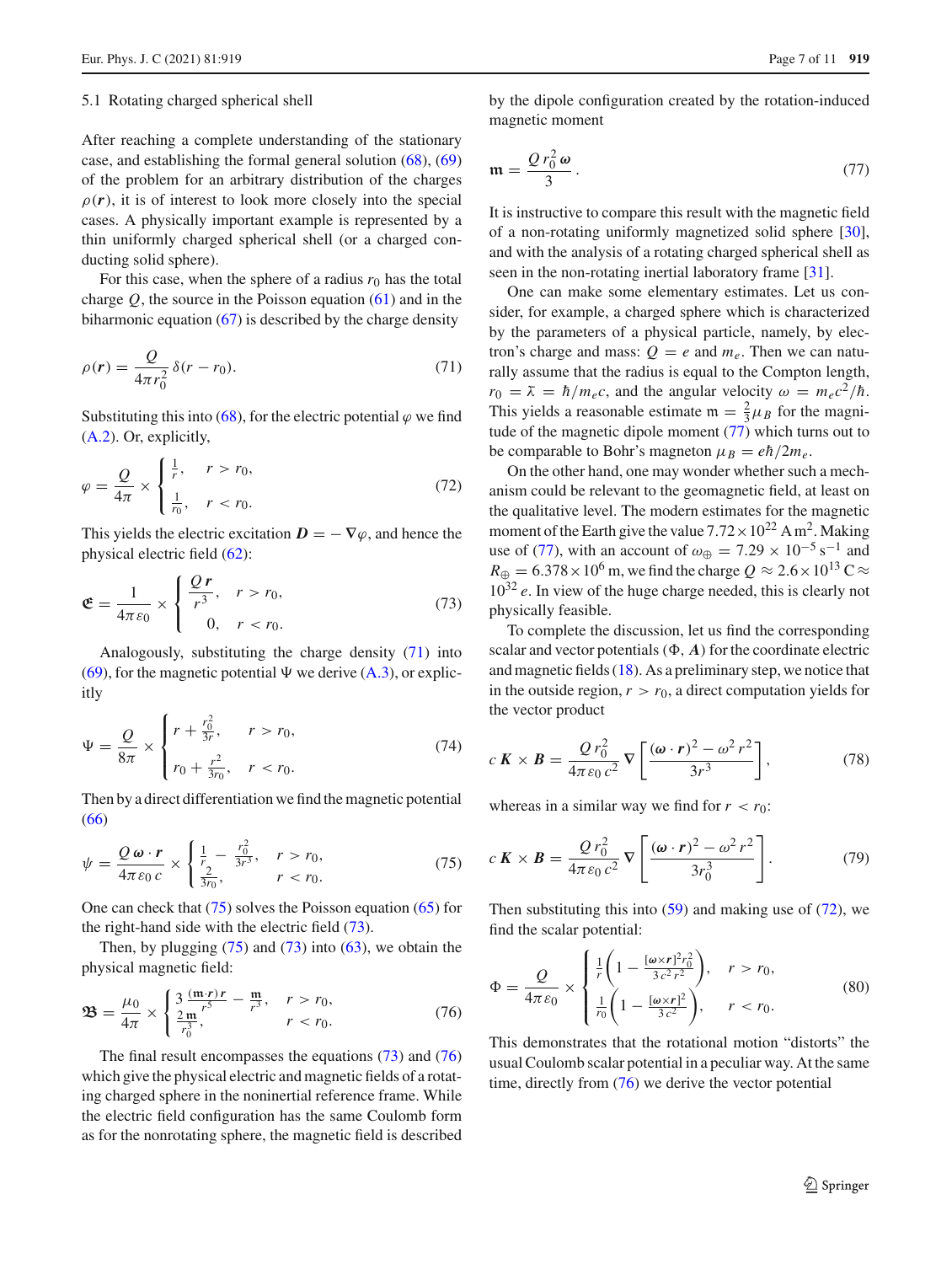<span id="page-7-3"></span>
$$
A = \frac{\mu_0}{4\pi} \times \begin{cases} \frac{\mathfrak{m} \times r}{r^3}, & r > r_0, \\ \frac{\mathfrak{m} \times r}{r_0^3}, & r < r_0, \end{cases}
$$
 (81)

which shows that the rotation creates the magnetic field just like the ordinary magnetic moment. As usual, of course, both potentials  $(\Phi, A)$  are determined only up to a gauge transformation.

#### 5.2 Schiff's case: rotating spherical capacitor

We are now in a position to revisit the problem which was first considered by Schiff [\[2](#page-9-1)]. Namely, let us analyse the system of the two concentric spheres with equal and opposite charges uniformly distributed over their surfaces. The corresponding electric charge density of such a spherical capacitor is a direct generalization of [\(71\)](#page-6-0):

<span id="page-7-0"></span>
$$
\rho(r) = \frac{Q}{4\pi r_1^2} \delta(r - r_1) - \frac{Q}{4\pi r_2^2} \delta(r - r_2),
$$
\n(82)

where  $\pm Q$  is the total charge of each sphere, and  $r_1 < r_2$  are their radii.

In view of the linearity of the problem, we can immediately make use of  $(A.2)$  to derive the solution of the Poisson equation [\(61\)](#page-5-8) for the electric potential:

$$
\varphi(r) = \int \frac{d^3 r'}{4\pi |r - r'|} \left( \frac{Q \,\delta(r' - r_1)}{4\pi r_1^2} - \frac{Q \,\delta(r' - r_2)}{4\pi r_2^2} \right)
$$
  
= 
$$
\frac{Q}{8\pi} \left( \frac{|r + r_1| - |r - r_1|}{rr_1} - \frac{|r + r_2| - |r - r_2|}{rr_2} \right).
$$
 (83)

Explicitly, in the exterior, intermediate and interior regions, we thus have

$$
\varphi = \frac{Q}{4\pi} \times \begin{cases} 0, & r > r_2 \\ \frac{1}{r} - \frac{1}{r_2}, & r_1 < r < r_2, \\ \frac{1}{r_1} - \frac{1}{r_2}, & r < r_1. \end{cases}
$$
(84)

This yields the electric excitation  $D = -\nabla \varphi$ , and hence the physical electric field [\(62\)](#page-5-5):

<span id="page-7-2"></span>
$$
\mathfrak{E} = \frac{1}{4\pi\varepsilon_0} \times \begin{cases} 0, & r > r_2 \\ \frac{Qr}{r^3}, & r_1 < r < r_2, \\ 0, & r < r_1. \end{cases}
$$
(85)

Analogously, substituting the charge density [\(82\)](#page-7-0) into  $(69)$ , and making use of  $(A.3)$ , we derive a solution of the biharmonic equation  $(67)$  for the magnetic potential

$$
\Psi(r) = \int d^3 r' \frac{|r - r'|}{8\pi} \left( \frac{Q \delta(r' - r_1)}{4\pi r_1^2} - \frac{Q \delta(r' - r_2)}{4\pi r_2^2} \right)
$$
  
= 
$$
\frac{Q}{16\pi} \left( \frac{|r + r_1|^3 - |r - r_1|^3}{3rr_1} - \frac{|r + r_2|^3 - |r - r_2|^3}{3rr_2} \right).
$$
(86)

Explicitly, this reads

$$
\Psi = \frac{Q}{8\pi} \times \begin{cases} \frac{r_1^2 - r_2^2}{3r}, & r > r_2\\ r - r_2 + \frac{r_1^2}{3r} - \frac{r^2}{3r_2}, & r_1 < r < r_2, \ (r_2 - r_1) \left(\frac{r^2}{3r_1 r_2} - 1\right), & r < r_1, \end{cases}
$$
(87)

and then by a direct differentiation we find the magnetic potential [\(66\)](#page-5-11):

<span id="page-7-1"></span>
$$
\psi = \frac{Q \omega \cdot r}{4\pi \varepsilon_0 c} \times \begin{cases} \frac{r_2^2 - r_1^2}{3r^3}, & r > r_2\\ \frac{1}{r} - \frac{2}{3r_2} - \frac{r_1^2}{3r^3}, & r_1 < r < r_2, \\ \frac{2(r_2 - r_1)}{3r_{1}r_2}, & r < r_1. \end{cases}
$$
(88)

One can check that [\(88\)](#page-7-1) solves the Poisson equation [\(65\)](#page-5-12) for the right-hand side with the electric field [\(85\)](#page-7-2).

As a result, plugging  $(88)$  and  $(85)$  into  $(63)$ , the physical magnetic field is obtained:

<span id="page-7-4"></span>
$$
\mathbf{\mathfrak{B}} = \frac{\mu_0}{4\pi} \times \begin{cases} 3\frac{(\mathfrak{m}_{1+2} \cdot r) r}{r^5} - \frac{\mathfrak{m}_{1+2}}{r^3}, & r > r_2, \\ \frac{2 \mathfrak{m}_2}{r_2^3} + 3\frac{(\mathfrak{m}_1 \cdot r) r}{r^5} - \frac{\mathfrak{m}_1}{r^3}, & r_1 < r < r_2, \\ \frac{2 \mathfrak{m}_1}{r_1^3} + \frac{2 \mathfrak{m}_2}{r_2^3}, & r < r_1. \end{cases}
$$
(89)

<span id="page-7-5"></span>This obviously describes a field configuration created by the two magnetic dipole moments

$$
\mathfrak{m}_1 = \frac{Q r_1^2 \omega}{3}, \qquad \mathfrak{m}_2 = \frac{-Q r_2^2 \omega}{3}.
$$
 (90)

Their sum is denoted  $\mathbf{m}_{1+2} = \mathbf{m}_1 + \mathbf{m}_2$ .

Finally, by making use of the results of the previous section, [\(78\)](#page-6-6)–[\(81\)](#page-7-3), we can derive the scalar and vector potentials. A direct computation yields

$$
\Phi = \frac{Q}{4\pi\epsilon_0} \times \begin{cases}\n\frac{[\omega \times r]^2 (r_2^2 - r_1^2)}{3 c^2 r^3}, & r > r_2 \\
\frac{1}{r} \left(1 - \frac{[\omega \times r]^2 r_1^2}{3 c^2 r^2}\right) \\
-\frac{1}{r_2} \left(1 - \frac{[\omega \times r]^2}{3 c^2}\right), & r_1 < r < r_2, \\
\frac{r_2 - r_1}{r_1 r_2} \left(1 - \frac{[\omega \times r]^2}{3 c^2}\right), & r < r_1,\n\end{cases}
$$
\n(91)

for the scalar potential, whereas for the vector potential we find

<span id="page-7-6"></span>
$$
A = \frac{\mu_0}{4\pi} \times \begin{cases} \frac{\mathfrak{m}_1 \times r}{r^3} + \frac{\mathfrak{m}_2 \times r}{r^3}, & r > r_2, \\ \frac{\mathfrak{m}_1 \times r}{r^3} + \frac{\mathfrak{m}_2 \times r}{r_2^3}, & r_1 < r < r_2, \\ \frac{\mathfrak{m}_1 \times r}{r_1^3} + \frac{\mathfrak{m}_2 \times r}{r_2^3}, & r < r_1. \end{cases}
$$
(92)

As we see, Schiff's results [\[2](#page-9-1)] cannot be confirmed by our findings. Although the physical electric field [\(85\)](#page-7-2) of a system of two rotating concentric charged spheres, indeed, vanishes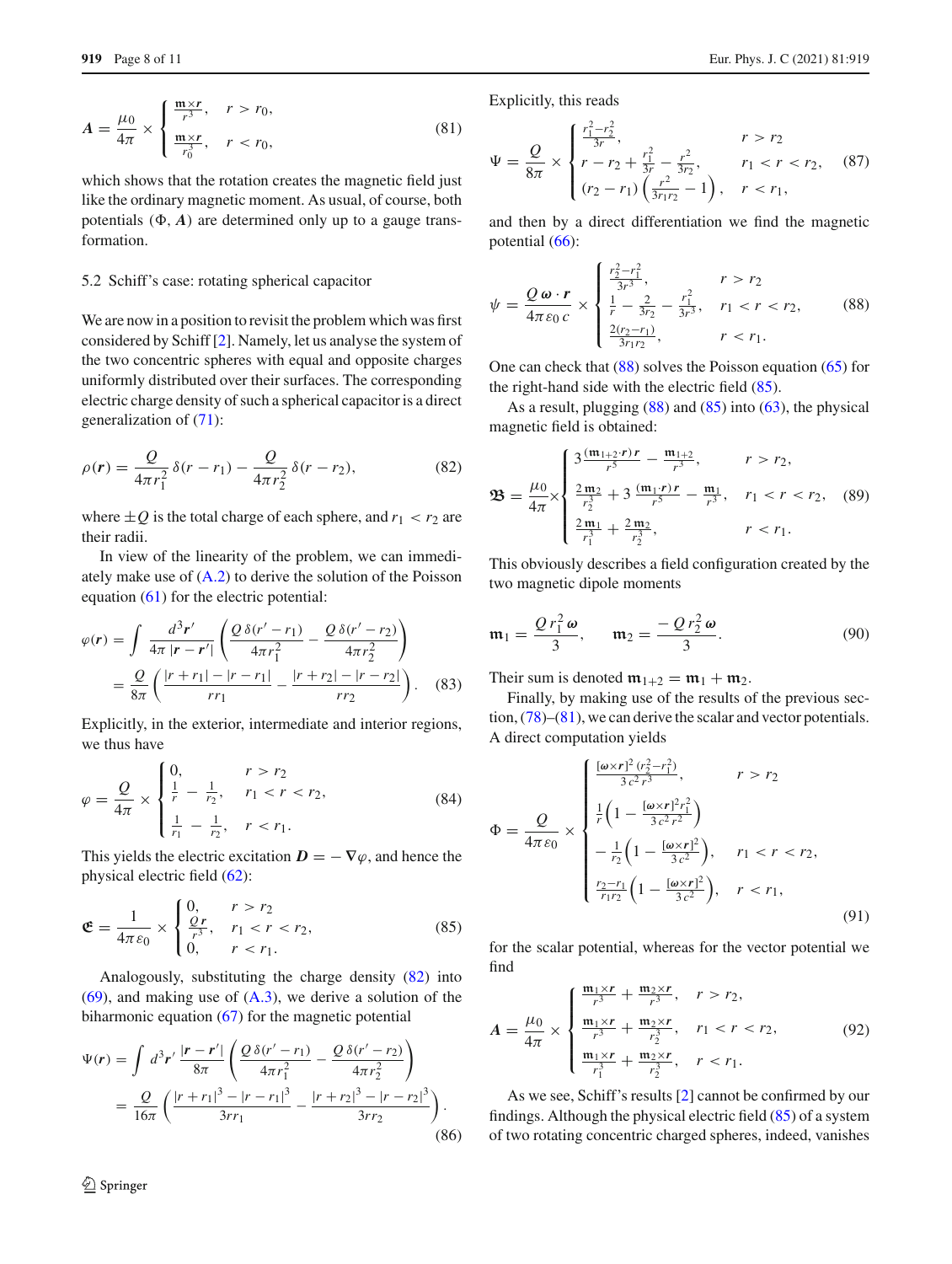outside the capacitor (i.e., in the external  $r > r_2$  and internal  $r < r_1$  regions), and inside the capacitor  $(r_1 < r < r_2)$  it coincides with the nonrotating field configuration, however, the magnetic field [\(89\)](#page-7-4) is nontrivial everywhere and it has a clear dipole structure created by the two rotation-induced magnetic moments [\(90\)](#page-7-5).

## <span id="page-8-0"></span>**6 Discussion**

We have demonstrated that the electromagnetism in the presence of the gravitational and inertial fields is consistently described in the framework of the *generally covariant* approach [\[1](#page-9-0)] that grows from the fundamental premetric formulation of Kottler, Cartan and van Dantzig [\[15](#page-9-6)[–17\]](#page-9-7). The Maxwell field equations [\(15\)](#page-2-6) and [\(30\)](#page-3-1) *always have the same form* (for any spacetime geometry, and independently of the choice of the local coordinates or frames) when written in terms of the electric and magnetic fields *E*, *B* and electric an magnetic excitations  $D$ ,  $H$ , which arise from the  $(1 + 3)$ decomposition of the electromagnetic field strength 2-form *F* and the electromagnetic excitation 2-form *H*, respectively. Accordingly, there is no need to "generalize" Maxwell's equations, or to use "fictitious" charges and currents, or to guess an "appropriate" constitutive relation in a non-inertial reference system or in the presence of gravity.

The covariance of Maxwell's theory [\(15\)](#page-2-6) and [\(30\)](#page-3-1) under the general coordinate transformations  $(12)$  is guaranteed by the transformation laws of the fields [\(8\)](#page-2-8), [\(9\)](#page-2-8), excitations  $(22)$ ,  $(23)$ , and currents  $(26)$ ,  $(27)$ , which are fixed from the  $(1 + 3)$  decomposition of the generally covariant *F* and *H*. The special relativity does not play any fundamental role in this approach, but the special-relativistic formulation of Maxwell's electrodynamics does naturally arise in the flat Minkowski spacetime when the general coordinate transformations are restricted to a class of transformations preserving the Minkowski line element  $(42)$ , with the Lorentz symmetry [\(43\)](#page-4-1) and [\(47\)](#page-4-6), [\(48\)](#page-4-6) recovered.

The general formalism is here applied to the special case of Maxwell's electrodynamics in the noninertial rotating reference system. We show that in the absence of the electric current, the general stationary solution of the Maxwell equations can be derived in terms of the two scalar functions –the electric  $\varphi$  and magnetic  $\Psi$  potentials– which satisfy, respectively, the Poisson [\(61\)](#page-5-8) and the biharmonic equations [\(67\)](#page-5-9) for an arbitrary charge density  $\rho(r)$  as a matter source. The resulting system is further analysed in detail for the two particular charge distributions [\(71\)](#page-6-0) and [\(82\)](#page-7-0) corresponding to the rotating uniformly charged spherical shell and to the pair of rotating concentric charged spheres (spherical capacitor), respectively. The classic problem of Schiff [\[2\]](#page-9-1) is thereby revisited, and we demonstrate that an everywhere nontrivial

magnetic field with a dipole structure is created by the two rotation-induced magnetic moments [\(90\)](#page-7-5).

It is worthwhile to notice that the structure of the electromagnetic vector potential  $(81)$  and  $(92)$  is qualitatively the same as the gravitomagnetic vector potential of a rotating body. In the gravitoelectromagnetic approximation [\[32](#page-10-7)[,33](#page-10-8)], the spacetime metric [\(49\)](#page-4-2) is described by  $V = 1 - \Phi/c^2$ ,  $g_{ab} = \delta_{ab} (1 + 2\Phi/c^2)$ ,  $K = 2\mathcal{A}/c^2$ , and for a slowly rotating massive source one finds the Lense-Thirring metric [\[34,](#page-10-9)[35\]](#page-10-10) where the gravitoelectric scalar potential  $\Phi = GM/r$  and the gravitomagnetic vector potential  $\mathcal{A} = G \mathcal{J} \times r/cr^3$  are determined by the total mass *M* and the angular momentum *J* of a source. Following the early studies of Brill and Cohen [\[36](#page-10-11)[–39](#page-10-12)] of the rotating massive shells in Einstein's general relativity, one can show [\[40](#page-10-13),[41\]](#page-10-14) that the gravitational field of a slowly rotating spherical shell of the radius  $r_0$ , the total mass  $M$  and the total angular momentum  $J$  is described by the gravitomagnetic vector potential

$$
\mathcal{A} = G \times \begin{cases} \frac{\mathcal{J} \times r}{r^3}, & r > r_0, \\ \frac{\mathcal{J} \times r}{r_0^3}, & r < r_0, \end{cases}
$$
(93)

which is a complete analog of the electromagnetic case [\(81\)](#page-7-3) of a charged rotating spherical shell.

The research is currently in progress of a more general case when the gravitational effects are taken into consideration along with the inertial ones, thereby extending the recent results obtained in  $[11, 12]$  $[11, 12]$  $[11, 12]$ , where the solution for the rotating charged spherical shell was also reported. However, it is worthwhile to note that in contrast to the Schwinger gauge [\(52\)](#page-4-4) for the coframe, the authors of the latter references used the so called Landau-Lifshitz gauge,  $e^a_{\overline{0}} = 0$ , which unneces-<br>sarily complicates the derivation of (63) and (65). Moreover sarily complicates the derivation of  $(63)$  and  $(65)$ . Moreover, it should be stressed that the choice of tetrad's gauge is not a merely technical issue, and the physical importance of the Schwinger gauge was demonstrated in  $[42, 43]$  $[42, 43]$ .

**Acknowledgements** I am grateful to Friedrich Hehl for the longtime collaboration and constant inspiration and encouragement in this research. Numerous fruitful discussions with Oleg Teryaev and Alexander Silenko are very much appreciated. The work was supported in part by the Russian Foundation for Basic Research (Grant No. 18-02-40056 mega).

**Data Availability Statement** This manuscript has no associated data or the data will not be deposited. [Authors' comment: No data is associated with this theoretical work.]

**Open Access** This article is licensed under a Creative Commons Attribution 4.0 International License, which permits use, sharing, adaptation, distribution and reproduction in any medium or format, as long as you give appropriate credit to the original author(s) and the source, provide a link to the Creative Commons licence, and indicate if changes were made. The images or other third party material in this article are included in the article's Creative Commons licence, unless indicated otherwise in a credit line to the material. If material is not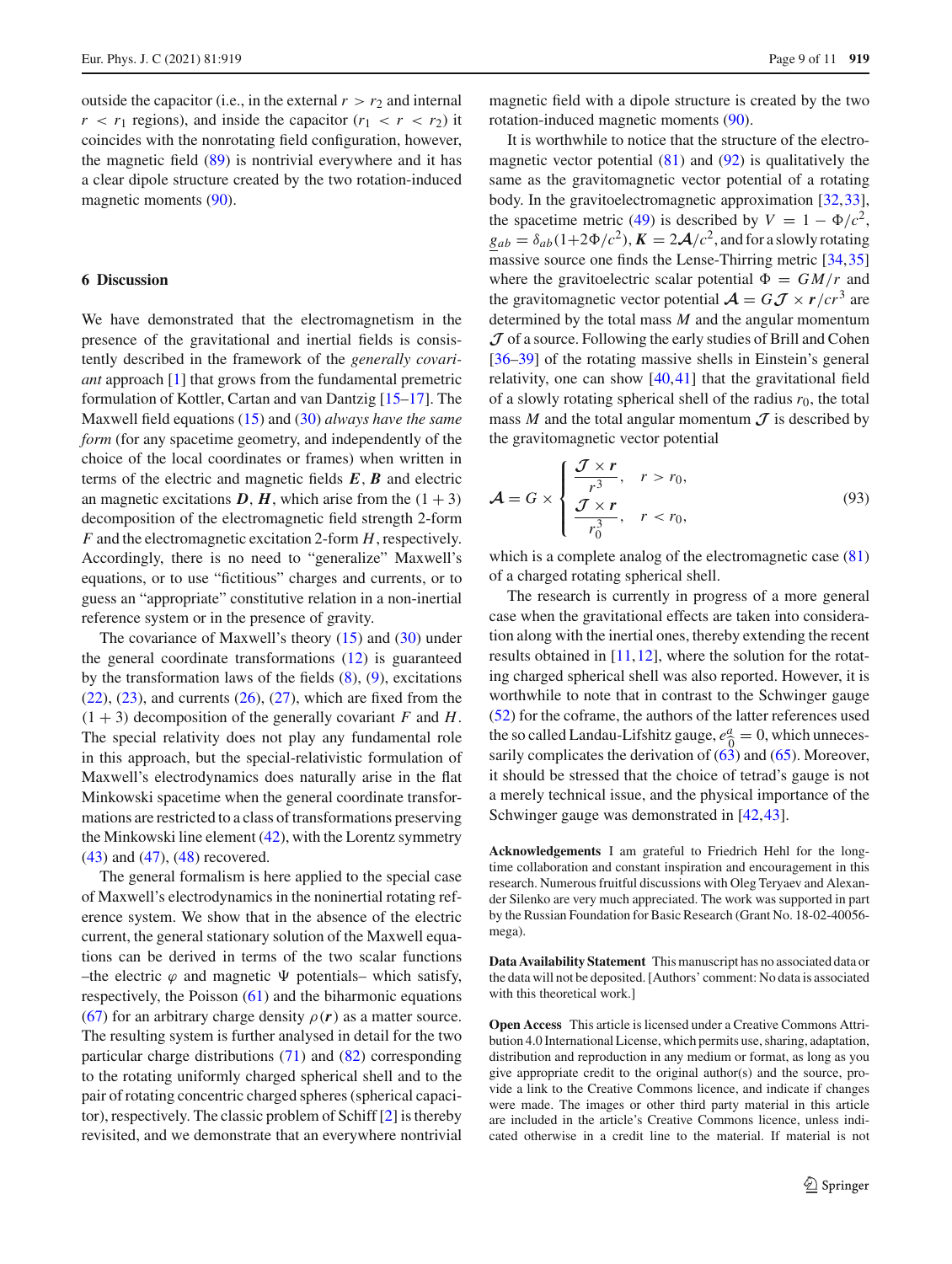included in the article's Creative Commons licence and your intended use is not permitted by statutory regulation or exceeds the permitted use, you will need to obtain permission directly from the copyright holder. To view a copy of this licence, visit [http://creativecomm](http://creativecommons.org/licenses/by/4.0/) [ons.org/licenses/by/4.0/.](http://creativecommons.org/licenses/by/4.0/)

Funded by SCOAP3.

## **Appendix A: Solving Poisson and biharmonic equations: Green's function method**

<span id="page-9-16"></span>Substituting the charge density  $(71)$  into  $(68)$ , we can evaluate the volume integral in a spherical system  $r' = (r', \theta, \phi)$ , where  $\theta$  is an angle between  $\boldsymbol{r}$  and  $\boldsymbol{r}'$ , so that by the cosine theorem we have

$$
|\mathbf{r} - \mathbf{r}'| = \sqrt{r^2 + r'^2 - 2rr' \cos \theta}.
$$
 (A.1)

Integration is straightforward:

<span id="page-9-13"></span>
$$
\varphi(r) = \int d^3 r' \frac{1}{4\pi |r - r'|} \frac{Q \delta(r' - r_0)}{4\pi r_0^2}
$$
  
=  $\frac{Q}{8\pi r_0^2} \int \sin \theta \, d\theta \int \frac{dr' r'^2 \delta(r' - r_0)}{\sqrt{r^2 + r'^2 - 2rr' \cos \theta}}$   
=  $\frac{Q}{8\pi} \int \frac{\sin \theta \, d\theta}{\sqrt{r^2 + r_0^2 - 2rr_0 \cos \theta}}$   
=  $\frac{Q}{8\pi} \frac{|r + r_0| - |r - r_0|}{rr_0} = \frac{Q}{4\pi} \frac{\min(r, r_0)}{rr_0}$ . (A.2)

In a similar way, substituting the charge density  $(71)$  into  $(69)$ , and making use of  $(A.1)$ , we compute the resulting volume integral that gives a solution of the biharmonic equation

<span id="page-9-14"></span>
$$
\Psi(r) = \int d^3 r' \frac{|r - r'|}{8\pi} \frac{Q \delta(r' - r_0)}{4\pi r_0^2}
$$
  
\n
$$
= \frac{Q}{16\pi r_0^2} \int \sin \theta \, d\theta
$$
  
\n
$$
\times \int dr' r'^2 \sqrt{r^2 + r'^2 - 2rr' \cos \theta} \, \delta(r' - r_0)
$$
  
\n
$$
= \frac{Q}{16\pi} \int d\theta \sin \theta \sqrt{r^2 + r_0^2 - 2rr_0 \cos \theta}
$$
  
\n
$$
= \frac{Q}{16\pi} \frac{|r + r_0|^3 - |r - r_0|^3}{3rr_0}
$$
  
\n
$$
= \frac{Q}{8\pi} \frac{1}{3} \left\{ 2(r + r_0) + (r - r_0)^2 \frac{\min(r, r_0)}{rr_0} \right\}.
$$
 (A.3)

## **References**

- <span id="page-9-0"></span>1. F.W. Hehl, Yu.N. Obukhov, *Foundations of Classical Electrodynamics: Charge, Flux, and Metric* (Birkhäuser, Boston, 2003). <https://doi.org/10.1007/978-1-4612-0051-2>
- <span id="page-9-1"></span>2. L.I. Schiff, A question in general relativity. Proc. Nat. Acad. Sci. **25**, 391–395 (1939). <https://doi.org/10.1073/pnas.25.7.391>
- 3. Ø. Grøn, Application of Schiff's rotating-frame electrodynamics. Int. J. Theor. Phys. **23**, 441–448 (1984). [https://doi.org/10.1007/](https://doi.org/10.1007/BF02083736) [BF02083736](https://doi.org/10.1007/BF02083736)
- 4. D.L. Webster, Schiff's charges and currents in rotating matter. Am. J. Phys. **31**, 590–597 (1963). <https://doi.org/10.1119/1.1969688>
- <span id="page-9-5"></span>5. D.L. Webster, R.C. Whitten, Which electromagnetic equations apply in rotating coordinates? Astrophys. Space Sci. **24**, 323–333 (1973). <https://doi.org/10.1007/BF02637159>
- 6. E.W. Hones Jr., J.E. Bergeson, Electric field generated by a rotating magnetized sphere. J. Geophys. Res. **70**, 4951–4958 (1965). [https://](https://doi.org/10.1029/JZ070i019p04951) [doi.org/10.1029/JZ070i019p04951](https://doi.org/10.1029/JZ070i019p04951)
- 7. A.M. Volkov, V.A. Kiselev, Proper frequencies of a rotating ring resonator. Sov. Phys. JETP **30**, 733–736 (1970)
- 8. C. V. Heer, J.A. Little. R. Bupp, Phenomenological electrodynamicsin accelerated systems of reference. Ann. Inst. H. Poincaré A **8**, 311–326 (1968). [http://www.numdam.org/item/AIHPA\\_1968\\_\\_](http://www.numdam.org/item/AIHPA_1968__8_4_311_0) [8\\_4\\_311\\_0](http://www.numdam.org/item/AIHPA_1968__8_4_311_0)
- 9. T.C. Mo, Theory of electrodynamics in media in noninertial frames and applications. J. Math. Phys. **11**, 2589–2610 (1970). [https://doi.](https://doi.org/10.1063/1.1665428) [org/10.1063/1.1665428](https://doi.org/10.1063/1.1665428)
- 10. E.J. Post, D.D. Bahulikar, Note on the electrodynamics of accelerated systems. J. Math. Phys. **12**, 1098–1099 (1971). [https://doi.](https://doi.org/10.1063/1.1665703) [org/10.1063/1.1665703](https://doi.org/10.1063/1.1665703)
- <span id="page-9-15"></span>11. S.N. Vergeles, N.N. Nikolaev, Gravitational effects in electrostatic storage rings and the search for the electric dipole moments of charged particles. J. Exp. Theor. Phys. **129**, 541–552 (2019). <https://doi.org/10.1134/S1063776119100108>
- <span id="page-9-2"></span>12. N.N. Nikolaev, S.N. Vergeles, Maxwell equations in curved spacetime: non-vanishing magnetic field in pure electrostatic systems. J. High Energy Phys. **2020**, 191 (2020). [https://doi.org/10.1007/](https://doi.org/10.1007/JHEP04(2020)191) [JHEP04\(2020\)191](https://doi.org/10.1007/JHEP04(2020)191)
- <span id="page-9-3"></span>13. J.L. Synge, *Relativity: The Special Theory* (North Holland: Amsterdam, 1956) (**see Sec. 11 of Chap. X, page 416**)
- <span id="page-9-4"></span>14. A. Sommerfeld, *Electrodynamics. Lectures on Theoretical Physics*, vol. III (Academic Press, New York, 1952), p. 363 (**see Sec. "Problems, answers and comments"**)
- <span id="page-9-6"></span>15. F. Kottler, Maxwell'sche Gleichungen und Metrik. Sitzungsber. Akad. Wien IIa **131**, 119–146 (1922)
- 16. É. Cartan, *On Manifolds with an Affine Connection and the Theory of General Relativity, English Translation of the French Original of 1923/24* (Bibliopolis, Naples, 1986)
- <span id="page-9-7"></span>17. D. van Dantzig, The fundamental equations of electromagnetism, independent of metrical geometry. Proc. Camb. Philos. Soc. **30**, 421–427 (1934). <https://doi.org/10.1017/S0305004100012664>
- <span id="page-9-9"></span>18. F.W. Hehl, J.D. McCrea, E.W. Mielke, Y. Ne'eman, Metric-affine gauge theory of gravity: Field equations, Noether identities, world spinors, and breaking of dilation invariance. Phys. Rept. **258**, 1–171 (1995). [https://doi.org/10.1016/0370-1573\(94\)00111-F](https://doi.org/10.1016/0370-1573(94)00111-F)
- <span id="page-9-8"></span>19. G. Mie, *Lehrbuch Der Elektrizität Und Des Magnetismus*, 2nd edn. (Enke, Stuttgart, 1941)
- <span id="page-9-10"></span>20. B. Auchmann, S. Kurz, Observers and splitting structures in relativistic electrodynamics. J. Phys. A Math. Theor. **47**, 435202 (2014). <https://doi.org/10.1088/1751-8113/47/43/435202>
- <span id="page-9-11"></span>21. R. Arnowitt, S. Deser, C.W. Misner, The dynamics of general relativity. In *"Gravitation: An Introduction to Current Research"*, ed. by L. Witten (Wiley, New York, 1962), pp. 227-265. [https://doi.org/](https://doi.org/10.1007/s10714-008-0661-1) [10.1007/s10714-008-0661-1](https://doi.org/10.1007/s10714-008-0661-1) [**Republished in: Gen. Relat. Grav. 40, 1997-2027 (2008)**]
- <span id="page-9-12"></span>22. J. Plebanski, Electromagnetic waves in gravitational fields. Phys. Rev. **118**, 1396–1408 (1960). [https://doi.org/10.1103/PhysRev.](https://doi.org/10.1103/PhysRev.118.1396) [118.1396](https://doi.org/10.1103/PhysRev.118.1396)
- 23. A.M. Volkov, A.A. Izmest'ev, G.V. Skrotskii, The propagation of electromagnetic waves in a Riemannian space. Sov. Phys. JETP **32**, 686–689 (1971)
- 24. L.D. Landau, E.M. Lifshitz, *The Classical Theory of Fields*, 3rd edn. (Pergamon, Oxford, 1971), p. 256 (**see Sec. 90**)